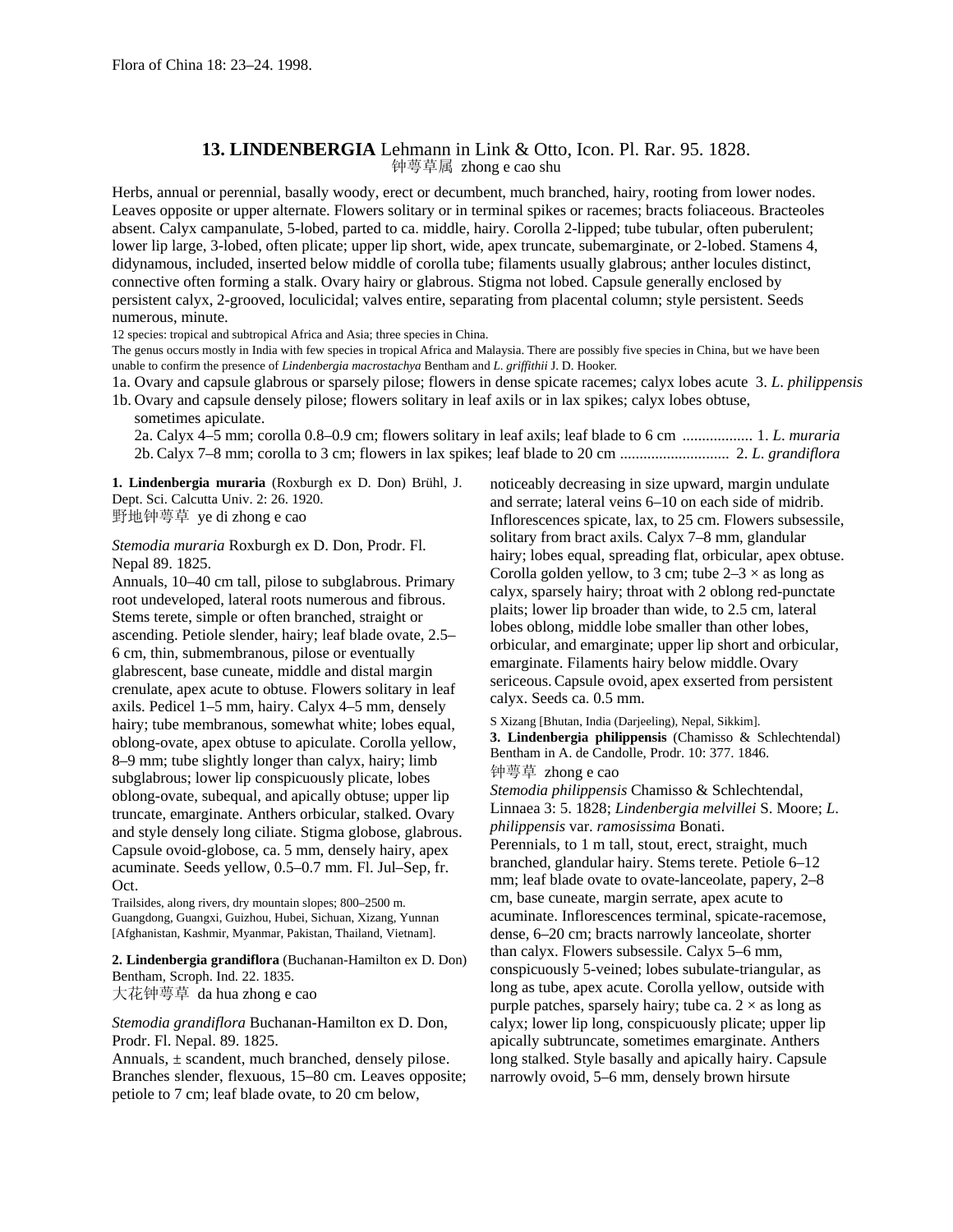apically. Seeds yellow, ca. 0.5 mm, scabrous. Fl. and fr. Nov–Mar.

Dry mountain sides, rocky crevices; 1200–2600 m. Guangdong, Guangxi, Guizhou, Hubei, Hunan, Yunnan [Cambodia, India, Laos, Myanmar, Philippines, Thailand, Vietnam].